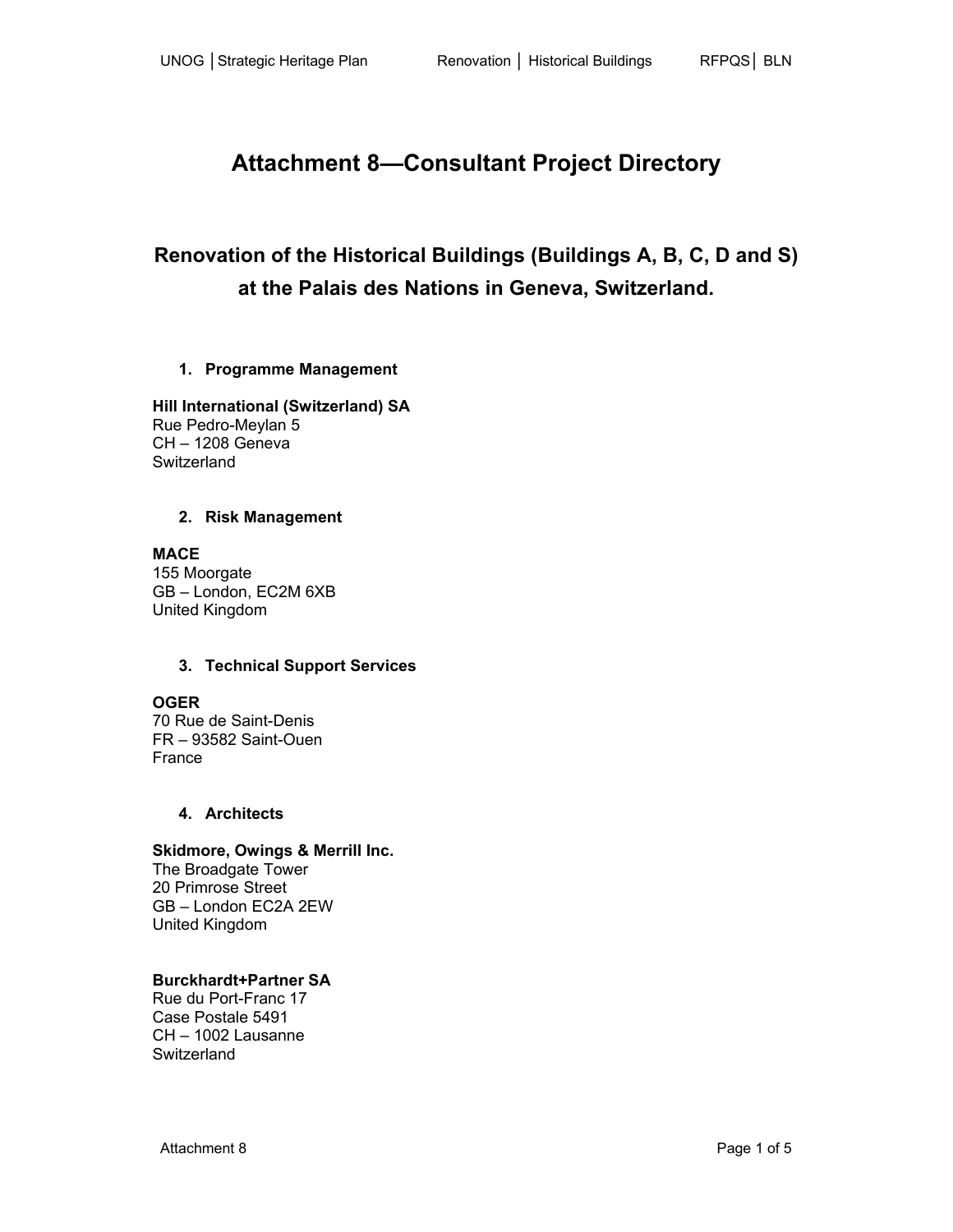#### **5. Cost Consultant**

#### **Gardiner & Theobald LLP**

10 South Crescent GB – London, WC1E7BD United Kingdom

# **6. Structural Engineer**

**INGENI SA** 

Rue du Pont-Neuf 12 CH – 1227 Carouge **Switzerland** 

#### **SOM Structures**

The Broadgate Tower 20 Primrose Street GB – London, EC2A 2EW United Kingdom

#### **7. MEP Consultant**

#### **RAPP Technique du Bâtiment SA**

Steinengraben 40 CH – 4051 Basel **Switzerland** 

#### **AECOM**

Aldgate Tower 2 Leman Street GB – London, E1 FA United Kingdom

# **8. Building Physics and Acoustics Consultant**

# **Kopitsis**

Kopitsis Bauphysik AG Zentralstrasse 52a CH – 5610 Wohlen **Switzerland**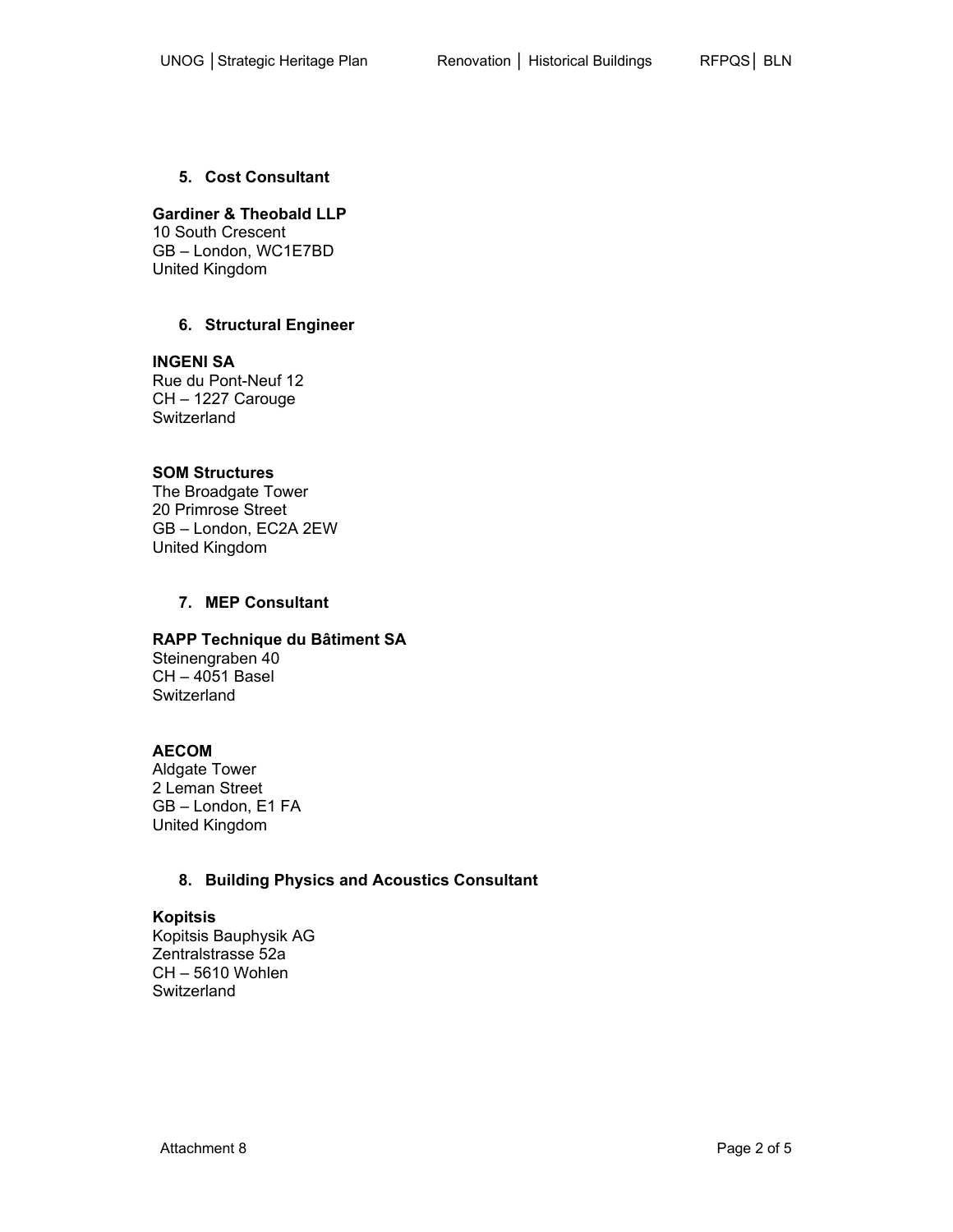# **Securitas SA**

SBIS – Bureau Suisse pour la Sécurité Intégrale Chemin de Bérée 52 Case postale 304 CH – 1000 Lausanne 10 **Switzerland** 

# **10. Health + Safety and Sustainability Design**

# **Ecoservices SA**

Rue de Veyrier 9bis CH – 1227 Carouge **Switzerland** 

# **11. Audiovisual – IT – Security Design**

#### **Shen Milsom & Wilke LLC**  Abbey House 74-76 St John St, Clerkenwell GB – London, EC1M 4DZ United Kingdom

# **12. Threat Resistance Consultant**

# **Weidlinger Associates Inc.**

40 Wall Street New York, New York 10005-1304 USA

# **13. Landscape Architect**

# **Oxalis Architectes Paysagistes Associés**

Rue de Veyrier CH – 1227 Carouge **Switzerland** 

# **14. Building Surveyor**

# **Christian Haller**

Ingénieur géomètre officiel Rue du Lievre 4 CH – 1227 Acacias **Switzerland**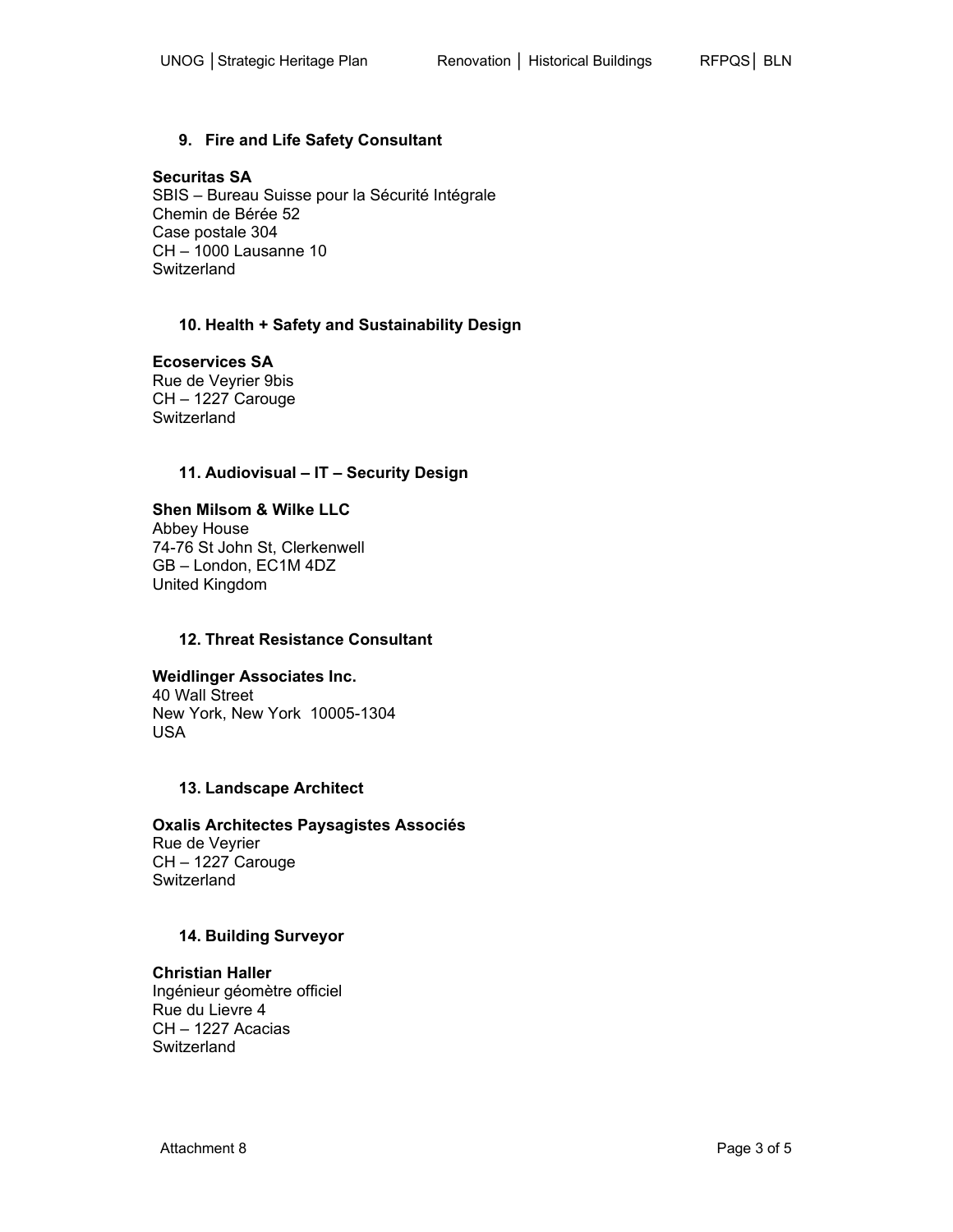#### **15. Vertical Consultant**

#### **WSP Parsons Brinckerhoff**  WSP House 70 Chancery Lane, Holborn GB – London WC2A 1AF United Kingdom

# **16. Heritage Consultant**

#### **Christian Bischoff**  44 chemin des Blanchards CH – 1233 Bernex

**Switzerland**